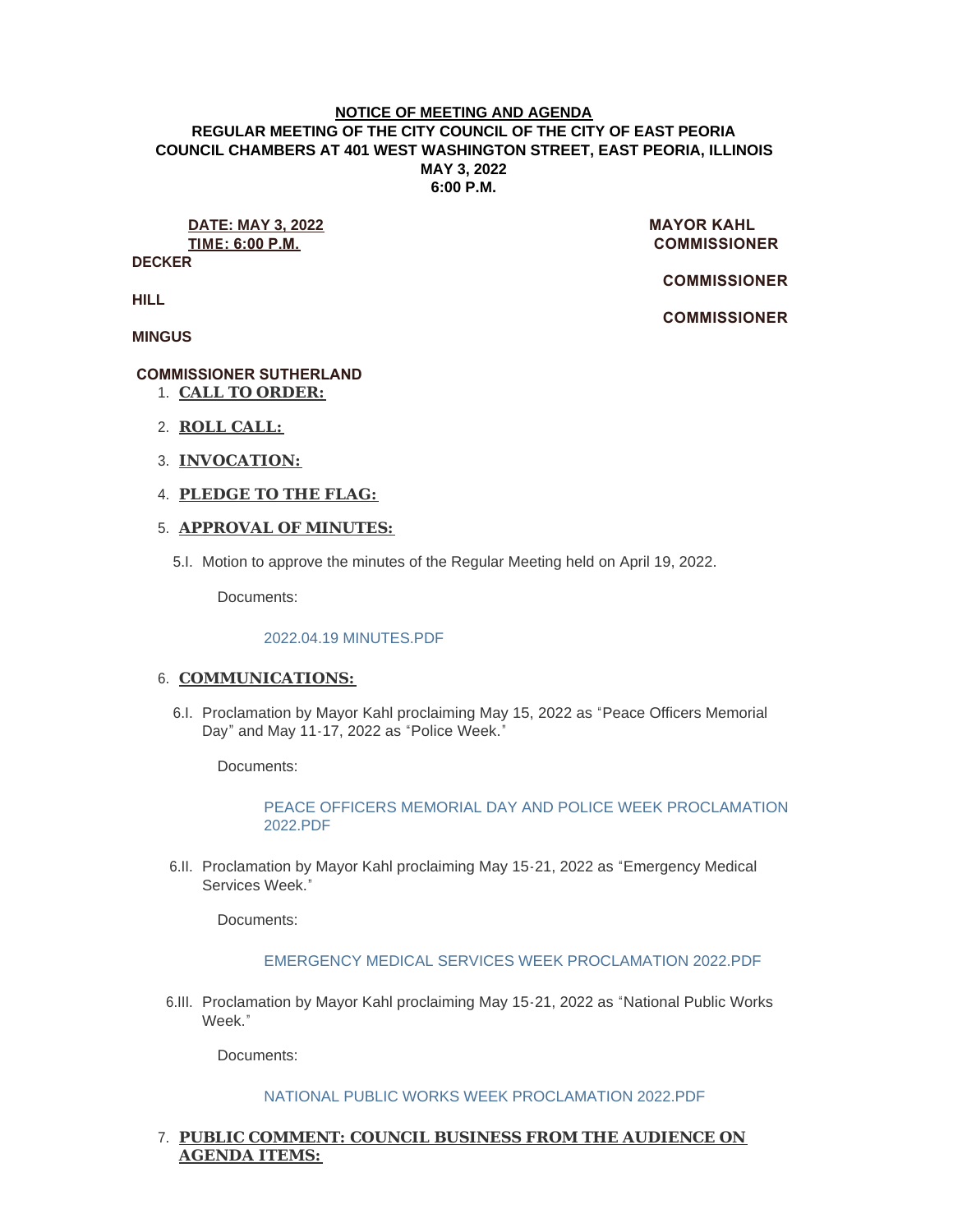## **CONSENT AGENDA ITEMS BY OMNIBUS VOTE:**  8.

(All matters listed under CONSENT AGENDA will be enacted by one motion and one roll call vote. There will not be separate discussion on these items. If discussion is desired by Members of the City Council, the item will be removed from the Consent Agenda and discussed immediately after approval of the Consent Agenda. Citizens desiring discussion on any item listed under the CONSENT AGENDA should contact a City Council Member and request that the item be removed for discussion.)

Motion to approve the Consent Agenda.

8.I. Item Number 1 - Adoption of Resolution Number 2223-010 - Resolution to Approve Payment of the Schedule of Bills Listed on Schedule Number 24 in the amount of \$1,998,119.30.

Documents:

#### [RESOLUTION NUMBER 2223-010.PDF](https://www.cityofeastpeoria.com/AgendaCenter/ViewFile/Item/4355?fileID=29682)

8.II. Item Number 2 - Adoption of Ordinance Number 4647 on its Second Reading - (AN ORDINANCE AUTHORIZING A SPECIAL USE FOR PROPERTY LOCATED AT 3009 MEADOW AVENUE IN THE CITY OF EAST PEORIA, TAZEWELL COUNTY, ILLINOIS) – (Special Use to allow for placement and construction of an accessory structure on the Property at a location that is past the front plane of the main residential structure and has a different façade than the residential structure.)

Documents:

#### [ORDINANCE NUMBER 4647 -](https://www.cityofeastpeoria.com/AgendaCenter/ViewFile/Item/4356?fileID=29683) SECOND READING.PDF

8.III. Item Number 3 - Adoption of Resolution Number 2122-143 on its Second Reading -Resolution Approving Service Agreement with TWM, INC. for Assistance with the City's Geographical Information System (GIS System).

Documents:

## [RESOLUTION NUMBER 2122-143 -](https://www.cityofeastpeoria.com/AgendaCenter/ViewFile/Item/4357?fileID=29684) SECOND READING.PDF

8.IV. Item Number 4 - Adoption of Resolution Number 2122-146 on its Second Reading -Resolution approving the purchase of Twenty New Jet Ports for the East Port Marina from Sport Port.

Documents:

## [RESOLUTION NUMBER 2122-146 -](https://www.cityofeastpeoria.com/AgendaCenter/ViewFile/Item/4358?fileID=29685) SECOND READING.PDF

8.V. Item Number 5 - Adoption of Resolution Number 2122-139 on its Second Reading -Resolution approving the purchase of a New Dump Truck for the Street Department from Henderson Products, Inc.

Documents:

## [RESOLUTION NUMBER 2122-139 -](https://www.cityofeastpeoria.com/AgendaCenter/ViewFile/Item/4359?fileID=29686) SECOND READING.PDF

8.VI. Item Number 6 - Adoption of Resolution Number 2122-140 on its Second Reading -Resolution approving the purchase of a new TYMCO Model 500x Regenerative Air Street Sweeper for the Street Department from TYMCO, INC.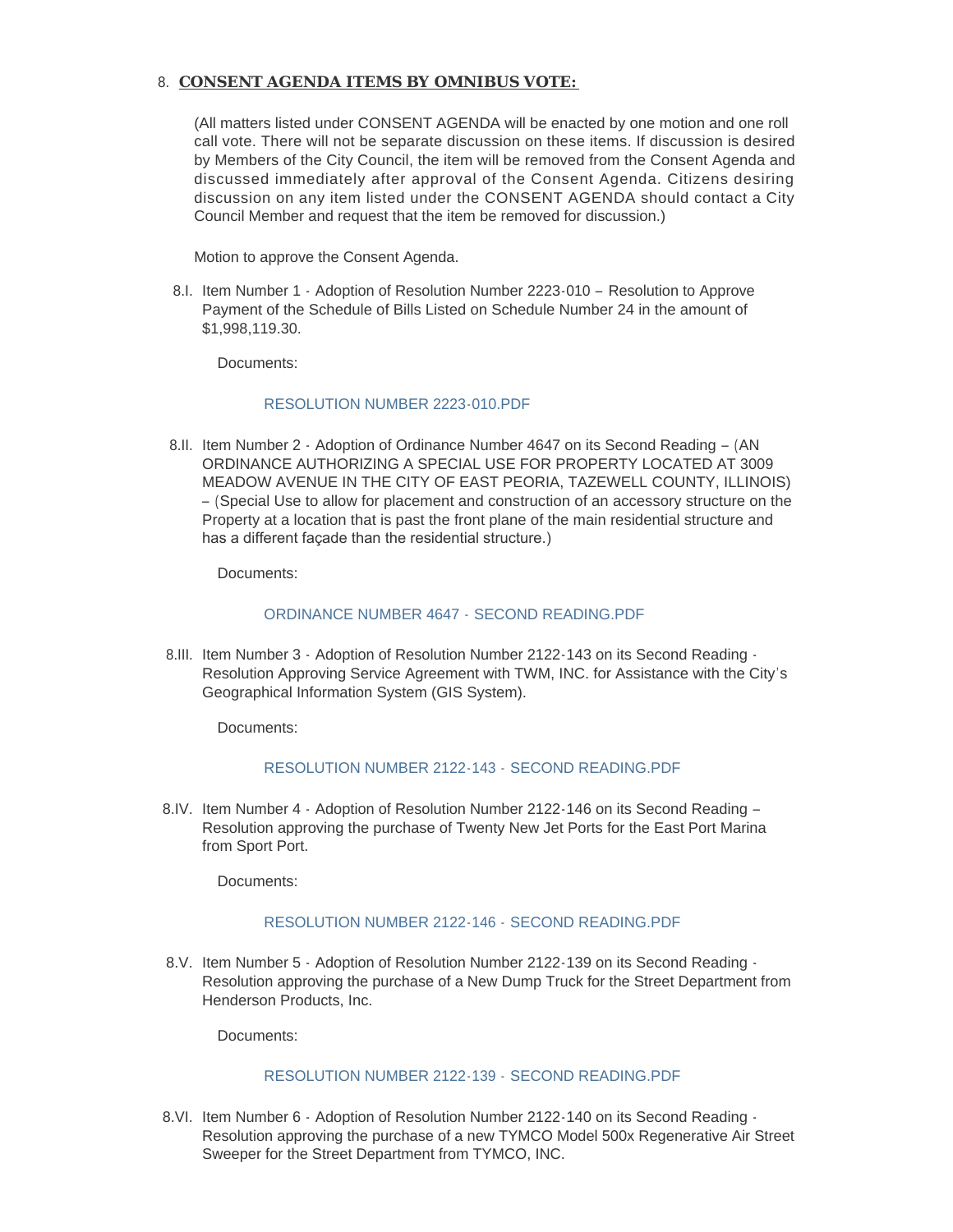Documents:

#### [RESOLUTION NUMBER 2122-140 -](https://www.cityofeastpeoria.com/AgendaCenter/ViewFile/Item/4360?fileID=29687) SECOND READING.PDF

#### **ITEMS REMOVED FROM CONSENT AGENDA:** 9.

#### 10. **COMMISSIONER HILL:**

10.I. Adoption of Ordinance Number 4645 on its Second Reading - (AN ORDINANCE) PROVIDING FOR THE SALE OF EXCESS CITY PROPERTY AT 307 ELMWOOD STREET IN THE CITY OF EAST PEORIA.)

Documents:

#### [ORDINANCE NUMBER 4645 -](https://www.cityofeastpeoria.com/AgendaCenter/ViewFile/Item/4361?fileID=29688) SECOND READING.PDF

10.II. Adoption of Ordinance Number 4646 on its Second Reading - (AN ORDINANCE) PROVIDING FOR THE SALE OF EXCESS CITY PROPERTY AT 112 KENNEDY COURT IN THE CITY OF EAST PEORIA.)

Documents:

#### [ORDINANCE NUMBER 4646 -](https://www.cityofeastpeoria.com/AgendaCenter/ViewFile/Item/4362?fileID=29689) SECOND READING.PDF

10.III. Adoption of Ordinance Number 4648 on its Second Reading  $\cdot$  (AN ORDINANCE PROVIDING FOR THE VACATION OF A PORTION OF CHESTNUT DRIVE RIGHT-OF-WAY.)

Documents:

## [ORDINANCE NUMBER 4648 -](https://www.cityofeastpeoria.com/AgendaCenter/ViewFile/Item/4363?fileID=29690) SECOND READING.PDF

10.IV. Adoption of Ordinance Number 4649 on its Second Reading  $\cdot$  (AN ORDINANCE PROVIDING FOR THE VACATION OF A PORTION OF ARROWHEAD LANE RIGHT-OF-WAY.)

Documents:

## [ORDINANCE NUMBER 4649 -](https://www.cityofeastpeoria.com/AgendaCenter/ViewFile/Item/4364?fileID=29691) SECOND READING.PDF

10.V. Adoption of Ordinance Number 4650 on its Second Reading  $\cdot$  (AN ORDINANCE PROVIDING FOR ACCEPTANCE OF RIGHT-OF-WAY DEDICATION FOR ADDITION TO CITY RIGHT-OF-WAY FOR CHESTNUT DRIVE.)

Documents:

#### [ORDINANCE NUMBER 4650 -](https://www.cityofeastpeoria.com/AgendaCenter/ViewFile/Item/4365?fileID=29692) SECOND READING.PDF

## 11. COMMISSIONER DECKER:

11.I. Approval of Resolution Number 2223-004 - Resolution Approving 2022 Street Maintenance Program Contracts for Sealcoating, Heat Scarification, Spray Patching, Fog Coating Work, and Engineering Services Associated with said Program. To be laid on the table for no less than one week for public inspection.

Documents: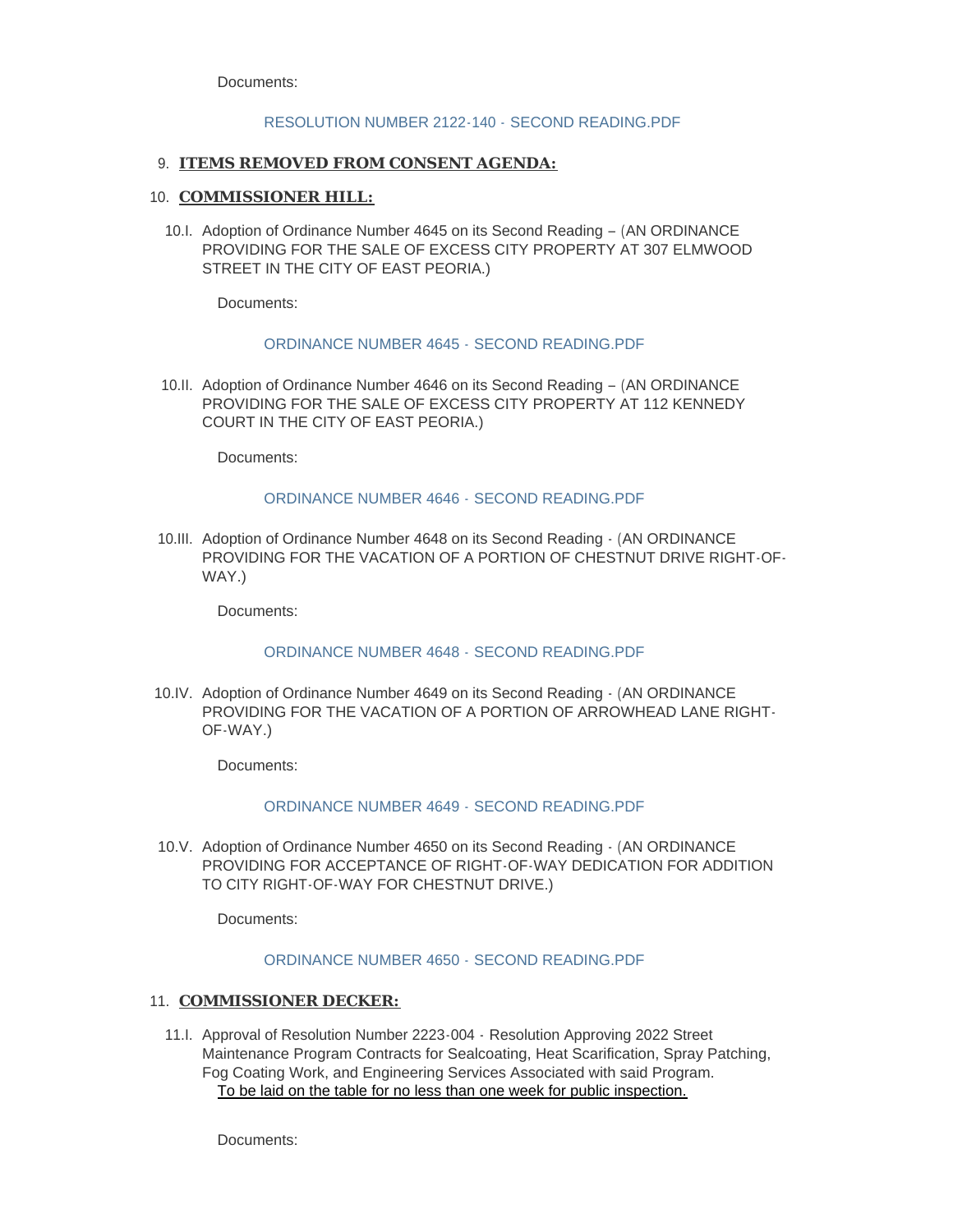#### [RESOLUTION NUMBER 2223-004.PDF](https://www.cityofeastpeoria.com/AgendaCenter/ViewFile/Item/4366?fileID=29693)

11.II. Adoption of Resolution Number 2223-007 - Resolution Committing Local Funds for the Surface Transportation Block Grant (STBG) Program for Grange Road Improvement Project.

Documents:

## [RESOLUTION NUMBER 2223-007.PDF](https://www.cityofeastpeoria.com/AgendaCenter/ViewFile/Item/4367?fileID=29694)

## 12. **COMMISSIONER SUTHERLAND:**

12.I. Approval of Resolution Number 2223-001 - Resolution approving the Cooper Park Lift Station Controls Upgrade Project by Concentric Integration in the amount of \$67,240.00. To be laid on the table for no less than one week for public inspection.

Documents:

# [RESOLUTION NUMBER 2223-001.PDF](https://www.cityofeastpeoria.com/AgendaCenter/ViewFile/Item/4368?fileID=29695)

12.II. Approval of Resolution Number 2223-002 - Resolution approving the Little Oakwood Lift Station Controls Upgrade Project by Concentric Integration in the amount of \$55,130.00. To be laid on the table for no less than one week for public inspection.

Documents:

#### [RESOLUTION NUMBER 2223-002.PDF](https://www.cityofeastpeoria.com/AgendaCenter/ViewFile/Item/4369?fileID=29696)

12.III. Approval of Resolution Number 2223-003 - Resolution approving the Water Treatment SCADA System Upgrade Phase 2 Project by Concentric Integration in the amount of \$517,640.00.

To be laid on the table for no less than one week for public inspection.

Documents:

## [RESOLUTION NUMBER 2223-003.PDF](https://www.cityofeastpeoria.com/AgendaCenter/ViewFile/Item/4370?fileID=29705)

12.IV. Approval of Resolution Number 2223-005 - Resolution accepting the Low Bid from Municipal Well and Pump for Well Number 15 Pump/Motor Replacement and Well Rehabilitation Project.

To be laid on the table for no less than one week for public inspection.

Documents:

## [RESOLUTION NUMBER 2223-005.PDF](https://www.cityofeastpeoria.com/AgendaCenter/ViewFile/Item/4371?fileID=29698)

## 13. **COMMISSIONER MINGUS:**

13.I. Adoption of Resolution Number 2223-006 - Resolution appointing Robert Zimmerman III as Fire Chief for the City of East Peoria Fire Department.

Documents: